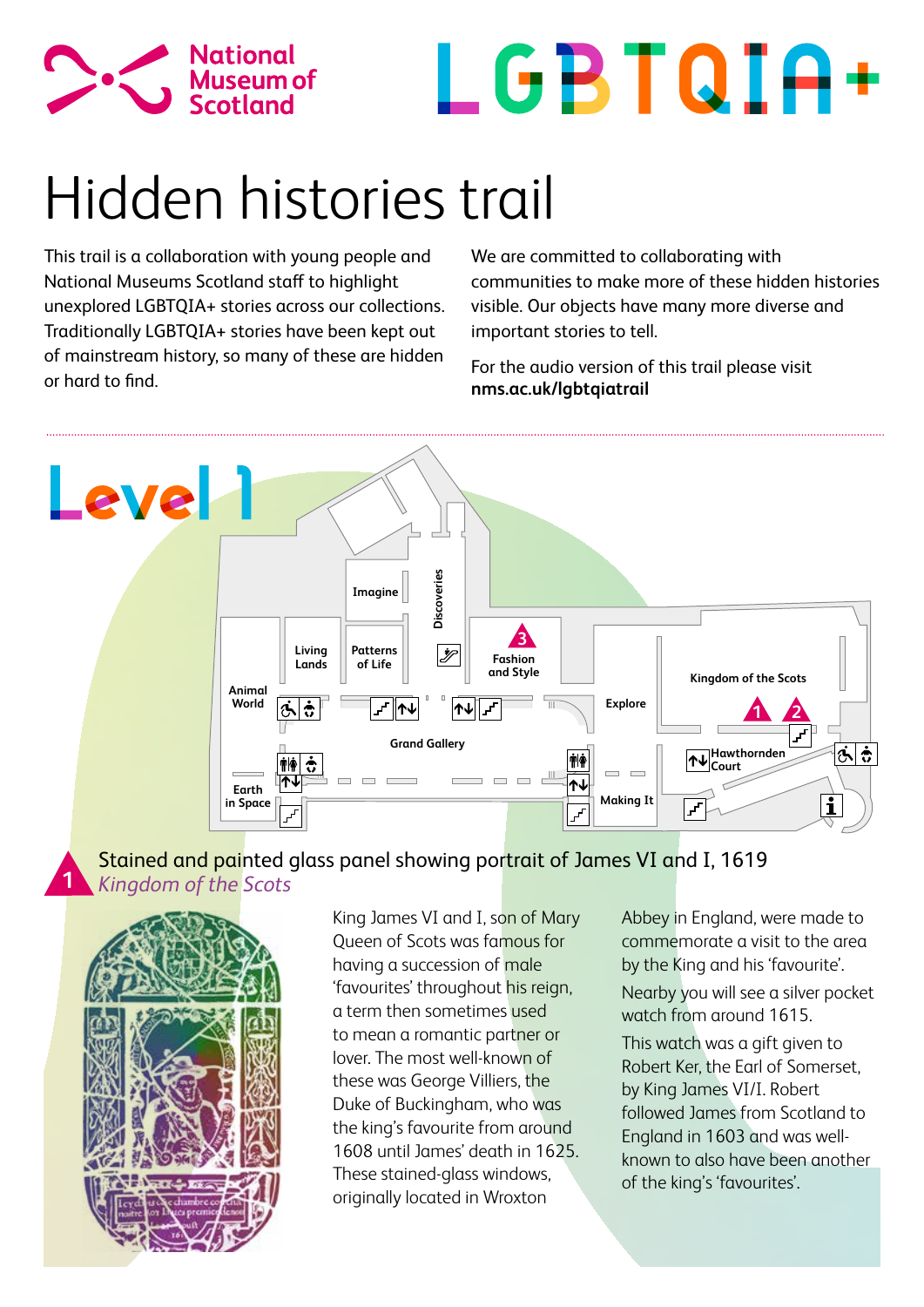## Iron collar or jougs, **2 a** Fife, 17th century **2 3** *Kingdom of the Scots*

Iron collars like these were used to punish women accused of witchcraft. The persecution of so called 'witches' became more common in Scotland during the early 16th



to mid 18th centuries. Women living outside the bounds of normal society, for example being unmarried or cohabiting with another woman, were often regarded with suspicion, and sometimes accused of witchcraft.

One account from the 17th century

reports the case of Maud Galt, who was accused of being a lesbian by her maid. This later became 'evidence' of her being a witch, and the state decided to replace the charge of lesbianism with that of witchcraft. The fact that the two were so interconnected speaks volumes about how homosexuality was perceived at the time.

# Alexander McQueen Boots, Leather and Mink, 2012 *Fashion and Style*

These hoof like heel-less boots with horse shoes in the sole were worn down the Paris catwalk as part of the Alexander McQueen Autumn/Winter 2012/13 collection. Two years previously, Alexander McQueen had died by suicide shortly after the death of his mum. After his death his assistant Sarah Burton took on his previous role as Creative Director at Alexander McQueen. The embellishments on these boots and their intricate details are typical of McQueen's creative and daring designs. Alexander McQueen was openly gay and HIV positive and famously said in Voque magazine "I went straight from my mother's womb onto the gay parade".

# Level 3 **I find furt for the**



#### Enigma encoding machine, German, 1944 *Communicate* **4**

Decoding messages sent by German submarines from an Enigma machine made a huge contribution to the Allied Forces winning the second world war. Mathematics Cambridge graduate Alan Turing (1912– 1954) was central to this, working alongside others at Bletchley Park to build the Bombe, a machine which could decode Enigma

messages. Turing earned an O.B.E for the Bombe, and was a prominent figure in computer science and the study of artificial intelligence.

In 1952 Turing was accused of 'gross indecency' for being in a homosexual relationship, and forced to undergo chemical castration to avoid prison. In

1954, he died as a result of cyanide poisoning. Whether this was an accident or suicide is much debated.

In 1967 'male homosexual acts' were decriminalized, and Turing has quite rightly been exonerated of his so-called 'crime'. Turing received a posthumous royal pardon in 2013.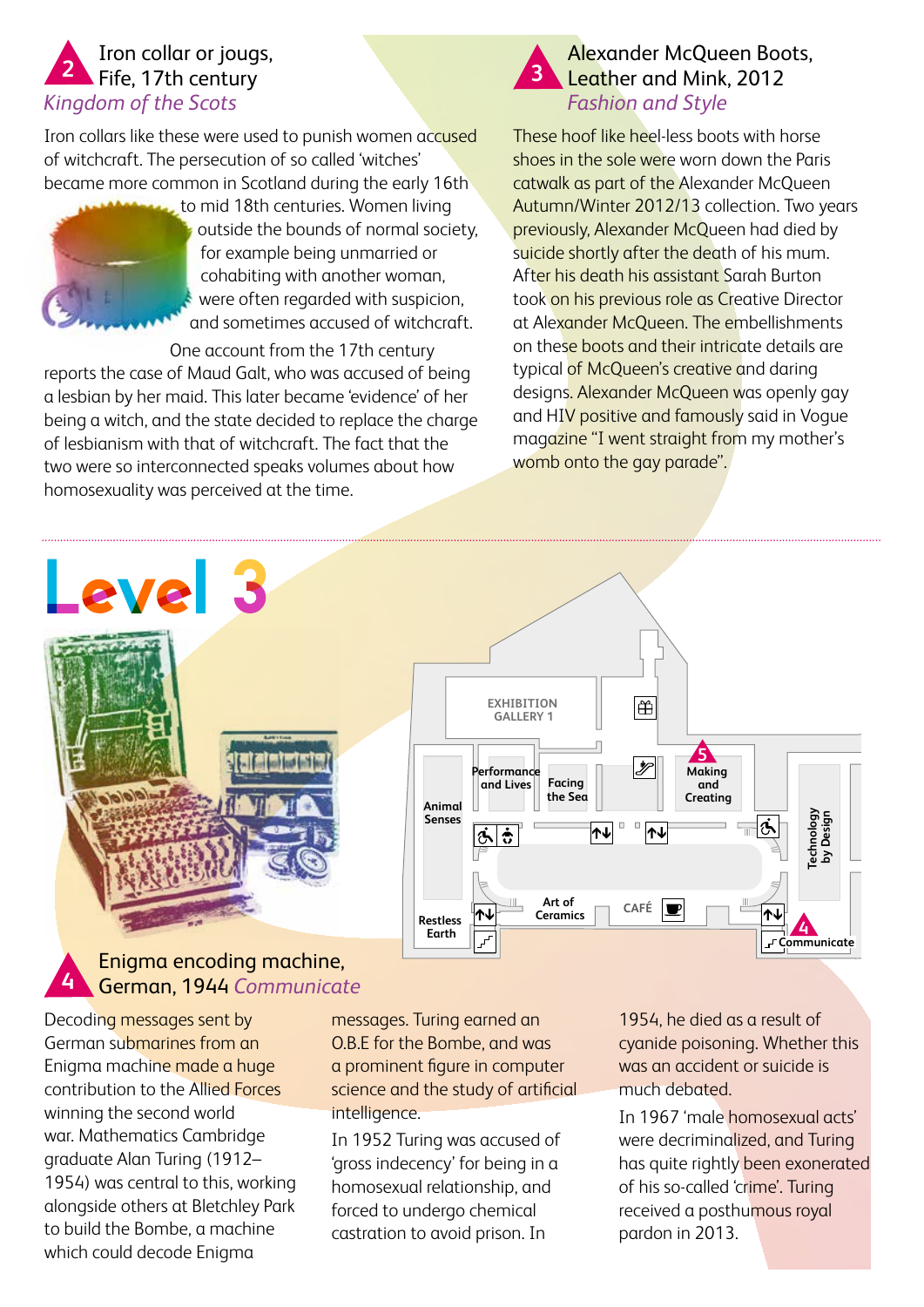



# Level 5

Emmanuel Cooper was born in 1938 and worked as a potter and writer. In the 1970s Cooper became involved in the gay rights movement and helped found the Gay Left Collective, a journal of left leaning activism. He built a

supportive network of gay artists and remained an active gay rights campaigner throughout his life. This dish is a clear example of Cooper's use of volcanic textures, an affect achieved through use of heavy glazing.



## Statue of St Sebastian, painted oak, German, c. 1480–1490 **6** *Art of Living*

Saint Sebastian was born in 256 AD and was an early Christian martyr and saint. He was presumed dead after the Emperor Diocletian ordered him to be tied to a post and shot through with arrows, however he survived the ordeal and was later killed by being beaten to death. Saint Sebastian has often been portrayed by artists as a beautiful young man, in an idealized, erotic manner. Since the 19th century, he has been considered a gay icon and there have been many homoerotic representations of him by artists.

#### Silver coins from the reign of Alexander the Great, c.325–285 BC **8**

# *Ancient Egypt Rediscovered*

These coins are some of 26 minted during the reign of Alexander the Great, Emperor of Ancient Greece. Alexander received his title due to his many

decades of victory. He was undefeated in battle and the youngest emperor of his age, at only twenty years old.

Ancient Greeks largely accepted that it was possible to be physically attracted to persons of either sex, which in modern terms could be considered bisexual or pansexual. However, his sexuality was not remarked upon by writers of the time, as certain same-sex relationships were expected of aristocratic and powerful men. Alexander has become a gay icon in modern times, with books, films and art portraying his potential relationships.





#### Painted scroll, Japan,  $c.1700$ *Exploring East Asia*  **7**

Hand drawn by Furuyama Moromasa, this representation of the Theatre District of Edo is one of the clearest depictions of hidden explorations of samesex attraction/relationships and gender that the museum has to offer. From the performers of Kabuki Theatre to the Wakashu, a recognised and well-respected group that identified by a third gender, this 13 metre scroll is packed with representations of same-sex relationships and gender diversity.